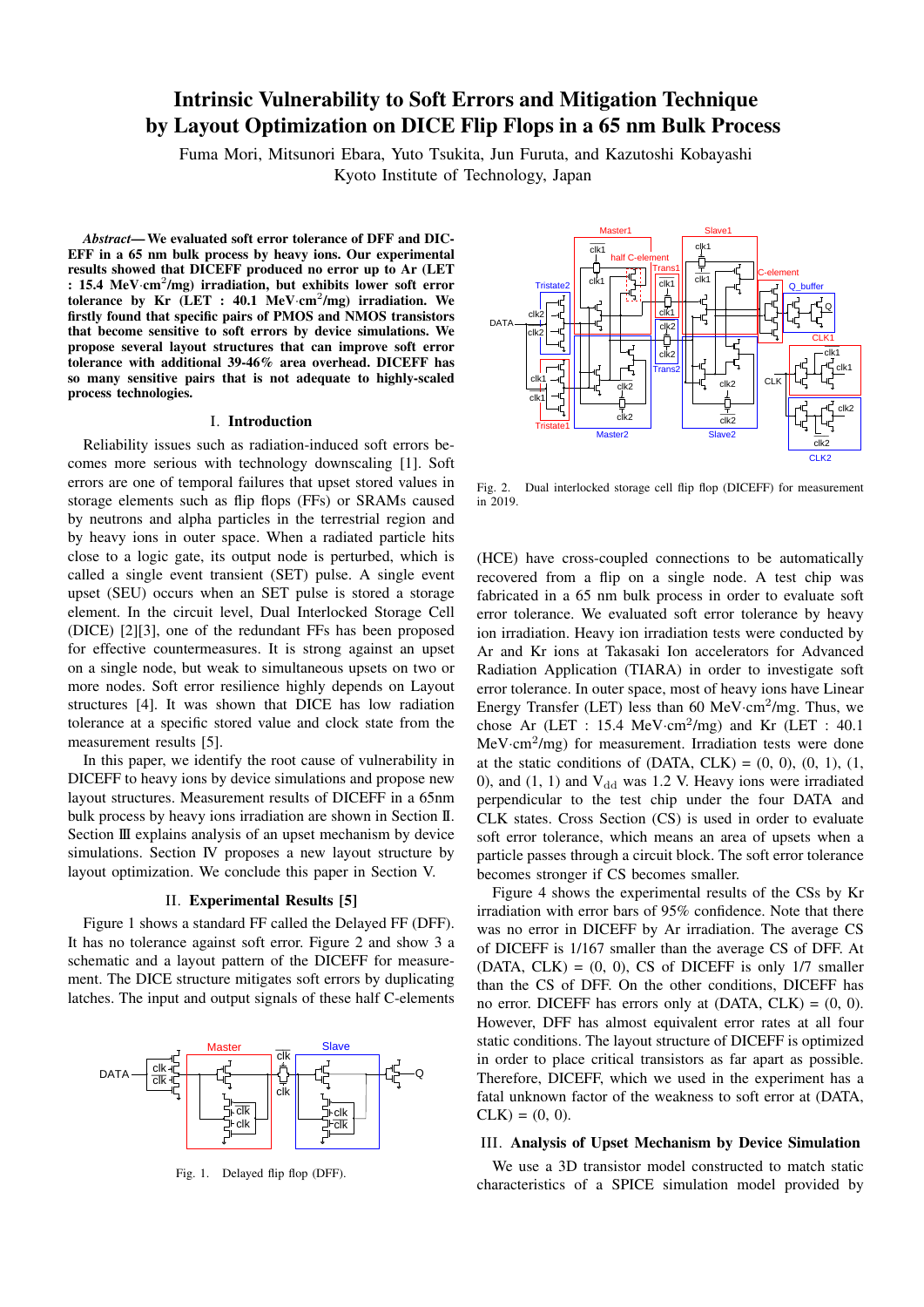

Fig. 3. Simplified layout structure of DICEFF for measurement in 2019.



Fig. 4. Experimental results of the CSs by Kr irradiation (There is no error in DICEFF by Ar irradiation).

PDK (process design kit). Device simulations were conducted under the condition at  $(DATA, CLK)=(0, 0)$  when soft errors were observed by heavy ion irradiation. At  $CLK = 0$ , the transmission gates (Trans1 and 2) in Fig. 2 are off. An SEU only happens in the slave latch. We firstly found that the following two pairs of transistors are critical to cause an SEU by device simulation.

1. NMOS and PMOS transistors in different HCEs.

2. PMOS transistors in the transmission gate and the slave latch.

We discuss how these transistors flips DICEFF by device simulations.

# *A. NMOS and PMOS transistors in different HCEs in the slave latch*

Figure 5 shows the device model and circuit structure used in the simulation. In the fabricated layout structure, all pairs of NMOS transistors in the four HCEs are placed as far apart as possible. But the pair of NMOS and PMOS transistors are closely placed. To reduce simulation time with keeping accuracy, the transistors inside the dotted rectangles are modeled at the device level, the other transistors are modeled at the SPICE level. The layout of the device model is consistent



Fig. 5. Circuit diagram of the slave latch and top view of the 3D device model (NMOS and PMOS in the slave latch).



Fig. 6. Voltage waveform at each node when a heavy ion is irradiated to HI<sub>1</sub>

with the layout of the circuit used for the measurement. LET of the irradiated heavy ion is 40.1 MeV*·*cm<sup>2</sup> /mg, assuming Kr and its track radius  $(r)$  is computed by Eq.  $(1)$  from [6].

$$
r \text{ [nm]} = 7.16765 \times 10^{-3} \times \sqrt{\text{LET [MeV} \cdot \text{cm}^2/\text{mg}]}
$$
 (1)

Figure 6 shows the voltage waveforms when a heavy ion hits HI1 in Fig. 5. The irradiation point, HI1 is the center of NMOS drain diffusion region. In this case, the stored value does not upset as shown in Fig 7. Figure 7 shows how DICEFF is recovered by a single node upset. The high impedance node  $(N3)$  stores the upsetting node  $(N1)$  as described below.  $V_{inter}$ denotes intermediate voltage between Vdd and ground.

- 1) Heavy ion hits NMOS I2, N3 =  $1 \rightarrow 0$  then.
- 2) When N3 upsets to 0, N0 and N4 =  $0 \rightarrow V_{inter}$ . N1 and N5 go to high impedance but the stored value still sticks to 0.
- 3) The input of I1 and I2 are 0 and  $V_{inter}$  respectively. N<sub>3</sub> goes back to 1 and N<sub>2</sub> remains 1.
- 4) Both of I2 and I3 inputs are 1. N0 and N4 go back to 0.

Figure 8 shows the voltage waveforms when heavy ion hits HI2 in Fig 5. The irradiation point, HI2 is the intersection on the boundary between PWELL and NWELL and above the center of the NMOS gate terminal to generate electric charge in both PWELL and NWELL. In this case, the stored value upsets according to the state transition as shown in Fig 9. The same state transition occurs not only in the combination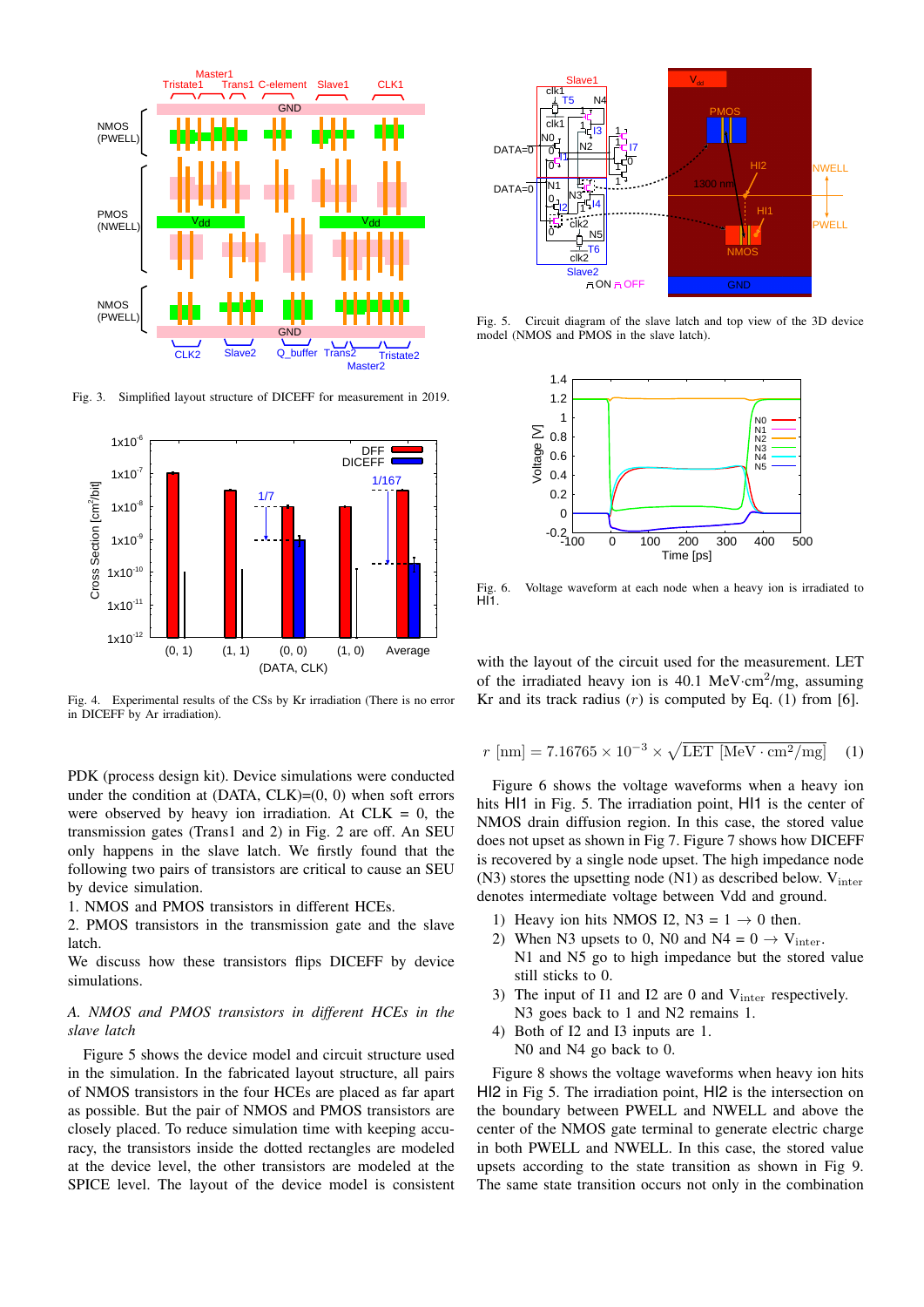

Fig. 7. State transitions when DICEFF recovers.



Fig. 8. Voltage waveform at each node when a heavy ion is irradiated to HI2.

of I2 NMOS and I4 PMOS, but also in the combination of I1 NMOS and I3 PMOS.

- 1) Heavy ion hits at HI2,  $N3 = 1 \rightarrow 0$  then.
- 2) N1 and  $N5 = 0 \rightarrow 1$ . N0 and  $N4 = 0 \rightarrow V_{inter}$ .
- 3) The input of I1 and I2 are 1 and  $V_{inter}$ . N2 upsets to 0 and N3 remains 0.
- 4) Both of I2 and I3 inputs are 0. N0 and N4 upset to 1.

# *B. PMOS transistors in the transmission gate and the slave latch*

Figure 10 shows the device model and circuit structure for device simulations. LET of the irradiated heavy ion is 40.1 MeV*·*cm<sup>2</sup> /mg, assuming Kr and its track radius (*r*) is calculated by Eq. (1). Since drain and source terminals of the transmission gates are not directly connected to GND and  $V_{dd}$ , an SET pulse is generated only by charge collection. On the other hand, in logic gates such as an inverter, body



Fig. 9. State transitions when DICEFF upsets.



Fig. 10. Circuit diagram of the slave latch and top view of the 3D device model (PMOS in the transmission gate and slave latch).

potential is elevated by a particle hit and the parasitic bipolar transistor composed of drain, source and body terminals turns on to generate an SET pulse. The irradiation point, HI3 is the center of PMOS1 (transmission gate) drain region. Figure 11 shows irradiation angles. No upset occurs at  $\phi = 0^\circ$ , but an upset occurs at  $\phi = 45^\circ$ . Figure 12 shows voltage waveforms when a heavy ion is irradiated at  $\phi = 45^\circ$ . In outer space, heavy ions come from any angle. Those combinations of transistors become susceptible to cause soft errors.

When two transistors simultaneously upsets by a heavy ion hit and there is no high impedance node, an SEU easily occurs at DICEFF. The high impedance node plays an important role to soft error tolerance in DICEFF. The DICEFF that we measured becomes vulnerable to soft errors due to the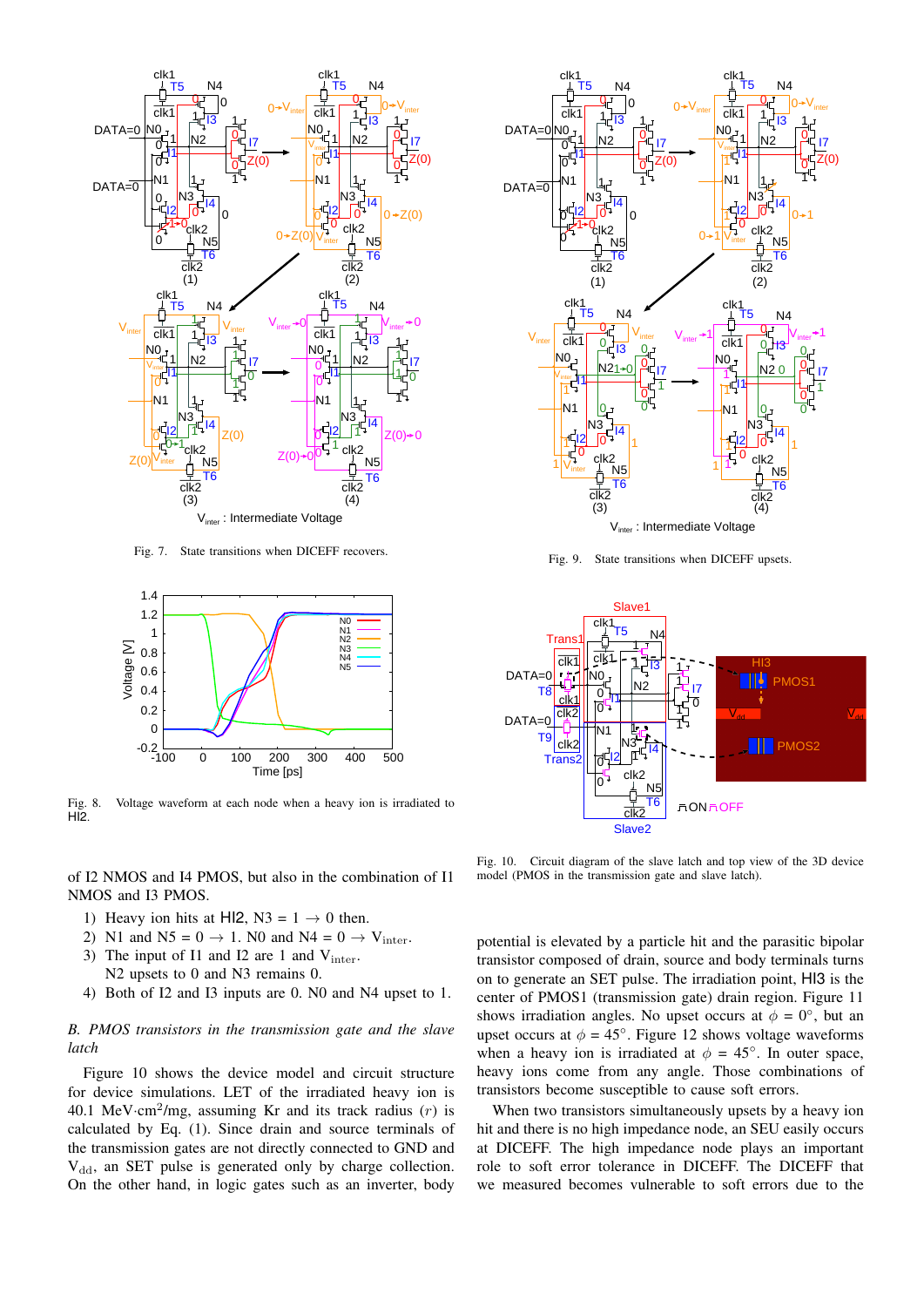

Fig. 11. Definition of irradiation angle.



Fig. 12. Voltage waveform at each node when a heavy ion irradiated to HI3 at  $\phi = 45^\circ$ .



Fig. 13. DICEFF will be measured in 2020.

simultaneous 4 upsets on four nodes of NMOS and PMOS transistors in different HCEs in the slave latch or PMOS transistors in transmission gates and the slave latch by device simulations. There are 50 pairs of transistors that cause soft errors in DICEFF when they are simultaneously turned on.

# IV. Examination of Countermeasures by Device Simulation

The discussion so far has been about our DICEFF (Figure 2), which we measured in 2019, and now we will discuss the newly designed DICEFF (Figure 13), which will measure next. Compared with Fig. 2, one inverter is removed by optimization. Note that the color of the STI layer in the 3D device model changed from brown to light blue.

We performed device simulations to examine radiation tolerance of different layout structures. Since the DICEFF belongs to a standard cell library, the cell height is fixed. Transistors in a critical pair can only be moved horizontally to keep the cell height.



Fig. 14. Simplified layout structure, circuit diagram of the slave latch and top view of the 3D device model used horizontally separation at NMOS and PMOS transistors in different HCEs in theslave latch.

# *A. NMOS and PMOS transistors in different HCEs in the slave latch*

The simulation is performed by horizontally shifting PMOS locations. Irradiation point is moved along the boundary between PWELL and NWELL. We find the minimum distance *D*<sup>1</sup> not to occur an upset at any irradiation point. Figure 14 shows the top view of the 3D device model. Soft error occurs in the range of *−*2250 nm *< D*<sup>1</sup> *<* 1250 nm at vertical hit, *−*2600 nm *< D*<sup>1</sup> *<* 2000 nm at *θ* = 45*◦* hit.

*B. PMOS transistors in the transmission gate and the slave latch*

The simulation is performed by shifting the transmission gate PMOS (PMOS1 in Fig. 15) horizontally  $D_2$ . The irradiation point is always at the center of the PMOS1 drain region. Soft error does not occur at vertical hit and occurs in the range of *−*1750 nm *< D*<sup>2</sup> *<* 0 nm at *ϕ* = 45*◦* hit.

## *C. PMOS transistors in different HCEs in the slave latch*

The simulation is performed by shifting the transmission gate PMOS (PMOS1 in Fig. 16) horizontally  $D_3$ . The irradiation point is always at the center of the PMOS1 drain region. Soft error occurs in the range of  $-2200$  nm  $\lt D_2 \lt -750$ nm at  $\phi = 45^\circ$  hit.

Figure 17 (a) shows a simplified block diagram of standard DICEFF as a reference. Figure 17 (b) shows a layout structure that improves soft error tolerance by separating inverters in slave latch. Figure 17 (c) shows layout that improves soft error tolerance by separating PMOS and NMOS transistors in I3, I4, I7 and I8. The sky blue arrows indicate a pair of transistors that is tolerant to soft errors up to Kr irradiation by device similations. We designed a 6 different layout structures : 3 different well tap shapes for each of the 2 proposed layouts (DICEFF2 and DICEFF3). NG (No Guard ring) does not have a guard ring. The guard ring is an n+ diffusion layer or p+ diffusion layer path to absorb charge generated in the wells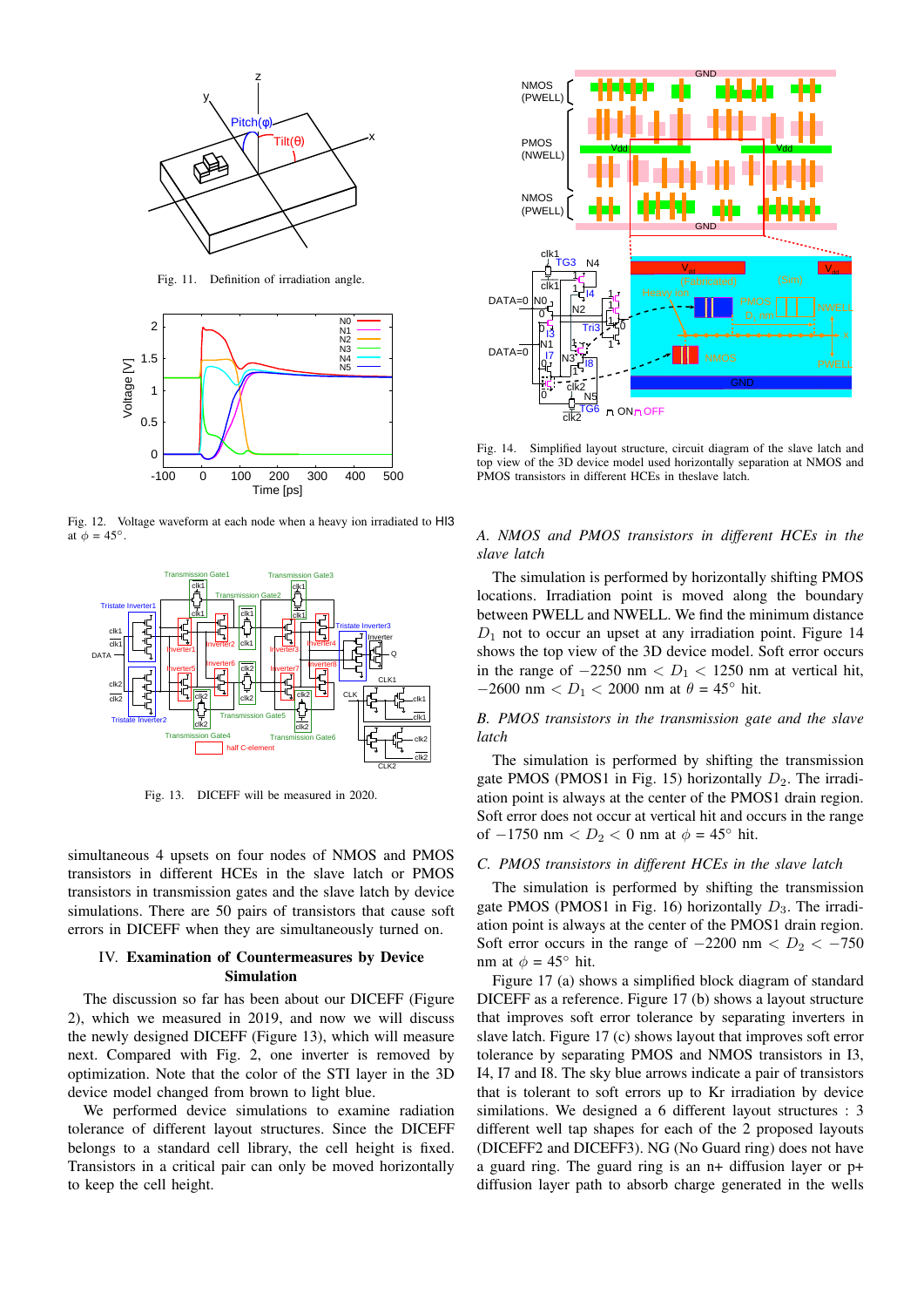

Fig. 15. Simplified layout structure, circuit diagram of the slave latch and top view of the 3D device model used horizontally separation at PMOS transistors in the transmission gate and the slave latch.



Fig. 16. Simplified layout structure, circuit diagram of the slave latch and top view of the 3D device model used horizontally separation at PMOS transistors in different HCEs in theslave latch.

to Vdd or GND. It is effective for suppressing fluctuations in the substrate potential near the transistor. It is mainly for a countermeasure against latch-up, but it can also suppress the parasitic bipolar effect. PG (Partial Guard ring) has a separate guard ring only in the vertical direction. PG+ adds a well tap to the empty space in addition to PG. Figure 18 shows the layout structure of DICEFF3PG+. Table I is shows the results of delay time, power consumption and area of the proposed DICEFFs considering parasitic components extracted from layout patterns by circuit simulations at  $V_{dd}= 1.2$  V. D-Q delay is the minimum delay time from D to Q including setup time before clock edge. All values are normalized to those of DICEFF1. The values in parentheses are normalized to those of DICEFF2NG. The power consumption of proposed FFs is 12-14% larger than that of DICEFF1. The delay time of



(b) DICEFF2 (proposed1, NP combined)

CLK1

Tristate Inverter2<br>T

Transmission Gate4



Fig. 17. Simplified block of conventional and proposed layout structures.



Fig. 18. Simplified layout structure of DICEFF3PG+ (Partial Guard ring + well tap in empty space).

proposed FFs is 15-16% longer than that of DICEFF1. The area of proposed FFs is 39-46% larger than that of DICEFF1. The overhead between the proposed FFs is less than 5%. We will measure soft error tolerance of those FFs this December.

## V. Conclusion

We measured radiation tolerance of the DFF and DICEFF in the 65nm bulk process by heavy ions. In the experimental results, DICEFF has no error by Ar irradiation. DICEFF has 167x better soft error tolerance than DFF by Kr irradiation, but DICEFF has only 7x better soft error tolerance than DFF at (DATA,  $CLK$ ) = (0, 0) while DICEFF has no error at the other three (DATA, CLK) states. We investigated the root cause of the low soft error tolerance at  $(DATA, CLK) = (0,$